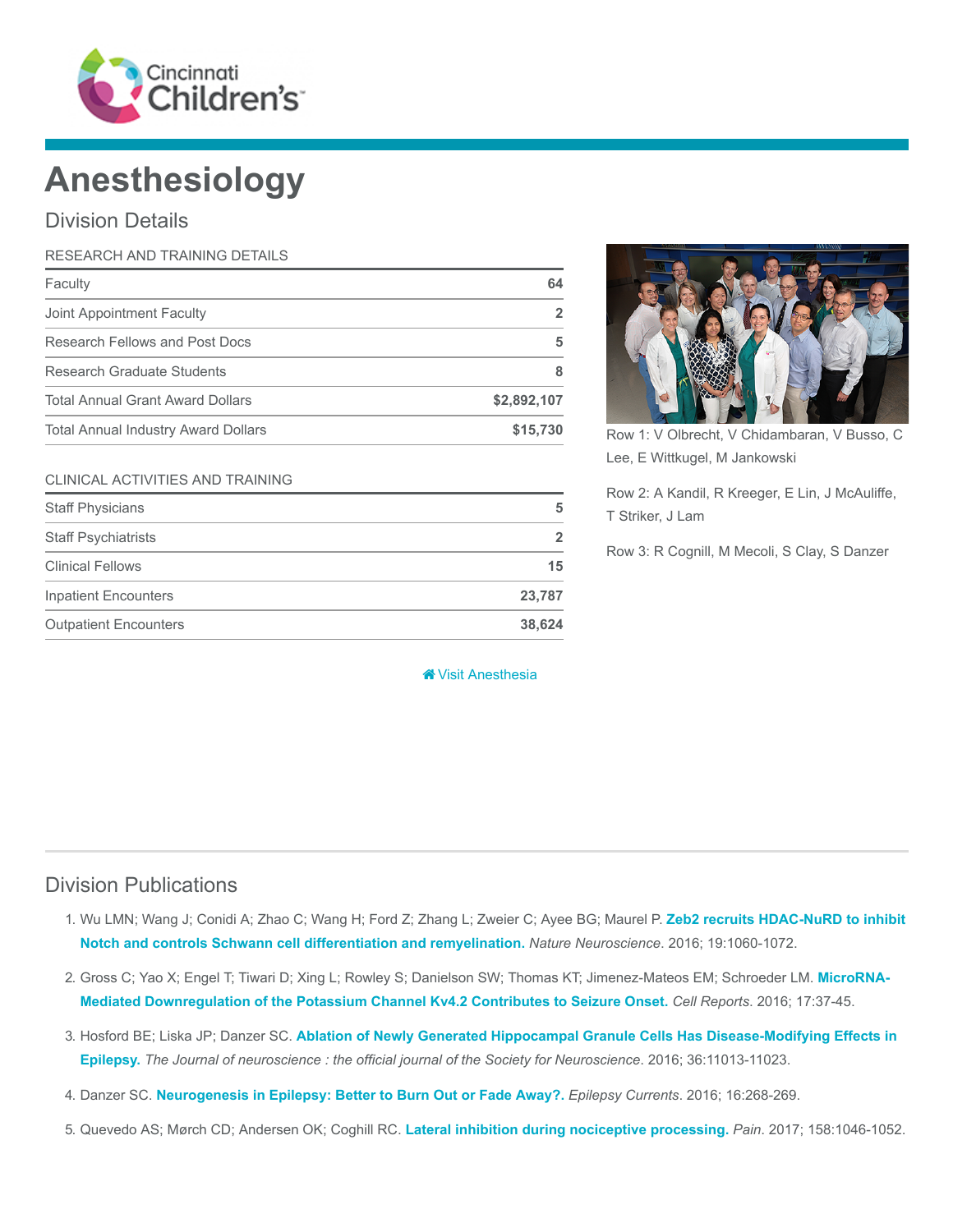- 6. [Liu X; Green KJ; Ford ZK; Queme LF; Lu P; Ross JL; Lee FB; Shank AT; Hudgins RC; Jankowski MP.](https://www.ncbi.nlm.nih.gov/pubmed/27898492) Growth hormone regulates the sensitization of developing peripheral nociceptors during cutaneous inflammation. Pain. 2017; 158:333-346.
- 7. [Jiang Y; Tong D; Hofacer RD; Loepke AW; Lian Q; Danzer SC.](https://www.ncbi.nlm.nih.gov/pubmed/27655218) Long-term Fate Mapping to Assess the Impact of Postnatal Isoflurane Exposure on Hippocampal Progenitor Cell Productivity. Anesthesiology. 2016; 125:1159-1170.
- 8. Aronson LA. [Images in Anesthesiology: Child with Junctional Epidermolysis Bullosa, Hoarseness, and Nasal Obstruction](https://www.ncbi.nlm.nih.gov/pubmed/27755034) Demonstrating Severe Laryngeal Stenosis. Anesthesiology. 2016; 125:1044-1044.
- 9. Smith A; Abruzzo T; Mahmoud M. [Vein of Galen Malformation and High-output Cardiac Failure.](https://www.ncbi.nlm.nih.gov/pubmed/26963817) Anesthesiology. 2016; 125:597-597.
- 10. Thienprayoon R; Porter K; Tate M; Ashby M; Meyer M. [Risk Stratification for Opioid Misuse in Children, Adolescents, and](https://www.ncbi.nlm.nih.gov/pubmed/27980029) Young Adults: A Quality Improvement Project. Pediatrics. 2017; 139:e20160258.
- 11. Subramanyam R; Mahmoud M; Buck D; Varughese A. [Infusion Medication Error Reduction by Two-Person Verification: A](https://www.ncbi.nlm.nih.gov/pubmed/27940663) Quality Improvement Initiative. Pediatrics. 2016; 138:e20154413.
- 12. LaSarge CL; Pun RYK; Muntifering MB; Danzer SC. [Disrupted hippocampal network physiology following PTEN deletion from](https://www.ncbi.nlm.nih.gov/pubmed/27597527) newborn dentate granule cells. Neurobiology of Disease. 2016; 96:105-114.
- 13. [Schmidt AF; Kannan PS; Chougnet CA; Danzer SC; Miller LA; Jobe AH; Kallapur SG.](https://www.ncbi.nlm.nih.gov/pubmed/27596440) Intra-amniotic LPS causes acute neuroinflammation in preterm rhesus macaques. Journal of Neuroinflammation. 2016; 13:238.
- 14. Patino M; Kalin M; Griffin A; Minhajuddin A; Ding L; Williams T; Ishman S; Mahmoud M; Kurth CD; Szmuk P. Comparison of [Postoperative Respiratory Monitoring by Acoustic and Transthoracic Impedance Technologies in Pediatric Patients at Risk](https://www.ncbi.nlm.nih.gov/pubmed/28448390) of Respiratory Depression. Anesthesia and Analgesia. 2017; 124:1937-1942.
- 15. Clebone A; Burian BK; Watkins SC; Gálvez JA; Lockman JL; Heitmiller ES; Members of the Society for Pediatric Anesthesia Quality and Safety Committee (see Acknowledgments). The Development and Implementation of Cognitive Aids for Critical Events in [Pediatric Anesthesia: The Society for Pediatric Anesthesia Critical Events Checklists.](https://www.ncbi.nlm.nih.gov/pubmed/28079584) Anesthesia and Analgesia. 2017; 124:900-907.
- 16. [Chidambaran V; Venkatasubramanian R; Zhang X; Martin LJ; Niu J; Mizuno T; Fukuda T; Meller J; Vinks AA; Sadhasivam S.](https://www.ncbi.nlm.nih.gov/pubmed/26810133) ABCC3 genetic variants are associated with postoperative morphine-induced respiratory depression and morphine pharmacokinetics in children. The Pharmacogenomics Journal. 2017; 17:162-169.
- 17. Molliver DC; Rau KK; Jankowski MP; Soneji DJ; Baumbauer KM; Koerber HR. DELETION OF THE MURINE ATP/UTP RECEPTOR [P2Y\(2\) ALTERS MECHANICAL AND THERMAL RESPONSE PROPERTIES IN POLYMODAL CUTANEOUS AFFERENTS.](https://www.ncbi.nlm.nih.gov/pubmed/27393251) Neuroscience. 2016; 332:223-230.
- 18. Wulsin AC; Herman JP; Danzer SC. [RU486 Mitigates Hippocampal Pathology Following Status Epilepticus.](https://www.ncbi.nlm.nih.gov/pubmed/27965624) Frontiers in Neurology. 2016; 7:214.
- 19. [Levy RJ; Herbstman JB; Bosnjak ZJ; Loepke AW; McGowan FX.](https://www.ncbi.nlm.nih.gov/pubmed/27564554) Biomarkers, Genetics, and Epigenetic Studies to Explore the Neurocognitive Effects of Anesthesia in Children. Journal of Neurosurgical Anesthesiology. 2016; 28:384-388.
- 20. [Mahmoud M; Ishman SL; McConnell K; Fleck R; Shott S; Mylavarapu G; Gutmark E; Zou Y; Szczesniak R; Amin RS.](https://www.ncbi.nlm.nih.gov/pubmed/28356179) Upper Airway Reflexes are Preserved During Dexmedetomidine Sedation in Children With Down Syndrome and Obstructive Sleep Apnea. The Journal of Clinical Sleep Medicine. 2017; 13:721-727.
- 21. [Balyan R; Zhang X; Chidambaran V; Martin LJ; Mizuno T; Fukuda T; Vinks AA; Sadhasivam S.](https://www.ncbi.nlm.nih.gov/pubmed/28470102) OCT1 genetic variants are associated with postoperative morphine-related adverse effects in children. Pharmacogenomics. 2017; 18:621-629.
- 22. [Balyan R; Mecoli M; Venkatasubramanian R; Chidambaran V; Kamos N; Clay S; Moore DL; Mavi J; Glover CD; Szmuk P.](https://www.ncbi.nlm.nih.gov/pubmed/28244808) CYP2D6 pharmacogenetic and oxycodone pharmacokinetic association study in pediatric surgical patients. Pharmacogenomics. 2017; 18:337-348.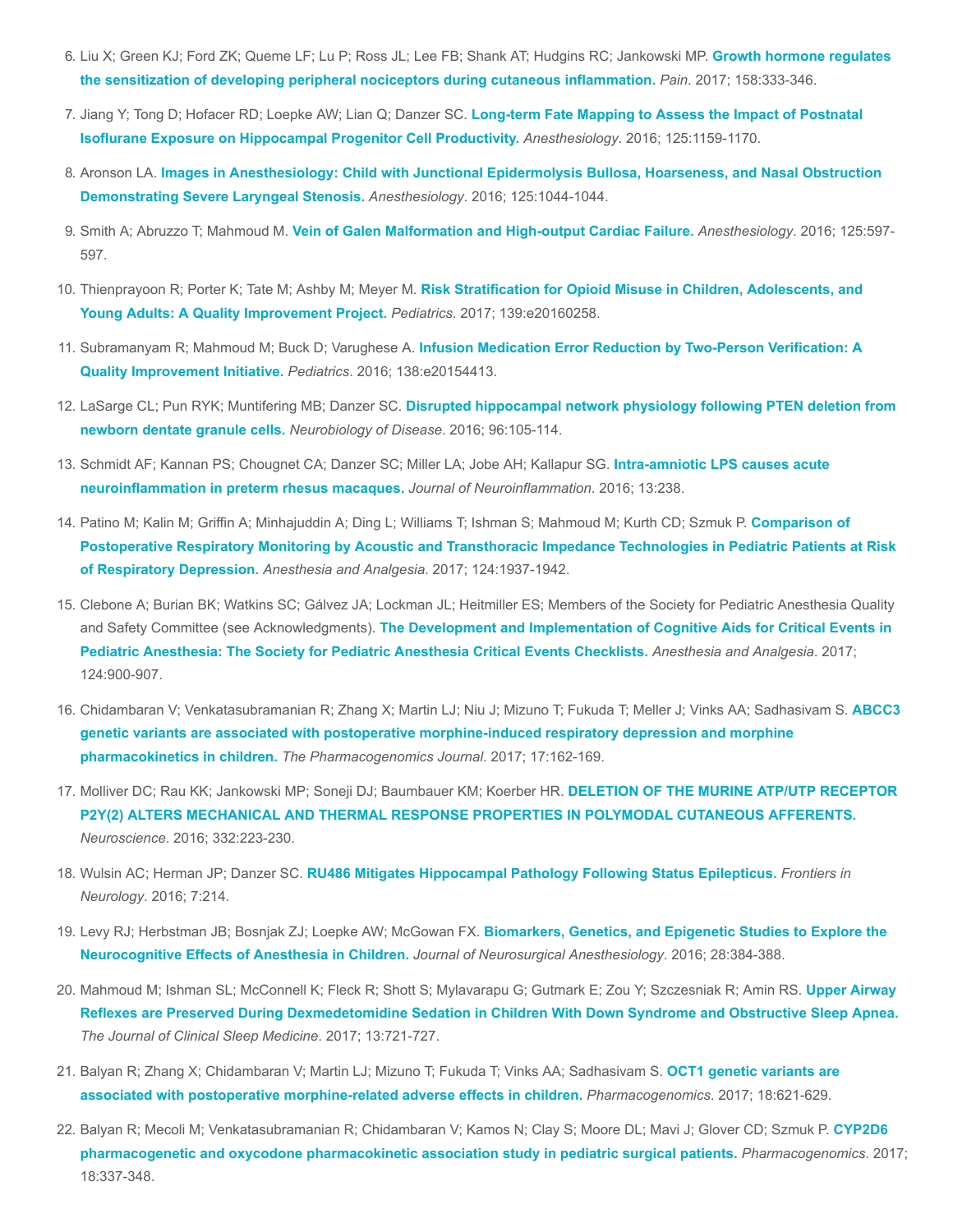- 23. Fleck RJ; Ishman SL; Shott SR; Gutmark EJ; McConnell KB; Mahmoud M; Mylavarapu G; Subramaniam DR; Szczesniak R; Amin RS. [Dynamic Volume Computed Tomography Imaging of the Upper Airway in Obstructive Sleep Apnea.](https://www.ncbi.nlm.nih.gov/pubmed/27784422) The Journal of Clinical Sleep Medicine. 2017; 13:189-196.
- 24. [Chidambaran V; Pilipenko V; Spruance K; Venkatasubramanian R; Niu J; Fukuda T; Mizuno T; Zhang K; Kaufman K; Vinks AA.](https://www.ncbi.nlm.nih.gov/pubmed/27977335) Fatty acid amide hydrolase-morphine interaction influences ventilatory response to hypercapnia and postoperative opioid outcomes in children. Pharmacogenomics. 2017; 18:143-156.
- 25. Jankowski MP; Baumbauer KM; Wang T; Albers KM; Davis BM; Koerber HR. Cutaneous neurturin overexpression alters [mechanical, thermal, and cold responsiveness in physiologically identified primary afferents.](https://www.ncbi.nlm.nih.gov/pubmed/28031403) Journal of neurophysiology. 2017; 117:1258-1265.

## Grants, Contracts, and Industry Agreements

### Annual Grant Award Dollars

| Investigator                   | <b>Title</b>                                                                                                                                           | Sponsor                                             | ID                | <b>Dates</b>                       | <b>Amount</b> |
|--------------------------------|--------------------------------------------------------------------------------------------------------------------------------------------------------|-----------------------------------------------------|-------------------|------------------------------------|---------------|
| Steve Danzer, PhD              | Identification and Reversal of<br>Primary and Secondary<br>Epileptogenic Changes                                                                       | National Institutes of<br>Health                    | R01 NS065020      | 05/01/2014<br>04/30/2019           | \$392,730     |
| Vidya Chidambaran, MD          | Morphine Pharmacogenomics<br>to Predict Risk of Respiratory<br>Depression in Children                                                                  | National Institutes of<br>Health                    | K23 HD082782      | 09/01/2014<br>06/30/2019           | \$130,905     |
| Steve Danzer, PhD              | mTOR Regulation of Aberrant<br>Neuronal Integration and<br>Epileptogenesis in Epilepsy                                                                 | National Institutes of<br>Health                    | R01 NS062806      | 04/15/2015 \$454,088<br>03/31/2020 |               |
| Erica Peiyeh Lin, MD           | <b>Protective Anesthetic</b><br><b>Strategies During Neonatal</b><br>Brain Ischema                                                                     | International Anesthesia<br><b>Research Society</b> | IARS - Lin, Erica | 07/01/2015 \$75,000<br>06/30/2017  |               |
| Robert C Coghill, PhD          | <b>Brain Mechanisms Supporting</b><br>Individual Differences in Pain                                                                                   | National Institutes of<br>Health                    | R01 NS085391      | 07/01/2015 \$561,433<br>04/30/2020 |               |
| Christopher D. King, PhD       | Psychological and<br>Physiological Correlates of<br><b>Endrogenous Pain Modulation</b><br>Patients with<br>Temporomandibular Joint<br>Disorder (TMJD). | National Institutes of<br>Health                    | R00 DE022368      | 08/01/2015 \$220,269<br>07/31/2018 |               |
| Senthilkumar Sadhasivam,<br>MD | Pharmacogenetics of<br>Oxycodone, Personalized Care<br>and Persistent Surgical Pain                                                                    | National Institutes of<br>Health                    | R01 HD089458      | 09/22/2016 \$526,410<br>08/31/2021 |               |
| Jessica L Ross, PhD            | Linking Sex Differences in<br>Cardiovascular Reflexes and<br>Pain Perception                                                                           | National Institutes of<br>Health                    | F31 AR068896      | 08/08/2016 \$36,036<br>08/07/2018  |               |
| Luis Fernando Queme            | Role of GDNF in the                                                                                                                                    | American Heart                                      | 16POST29750004    | 07/01/2016 \$50,350                |               |